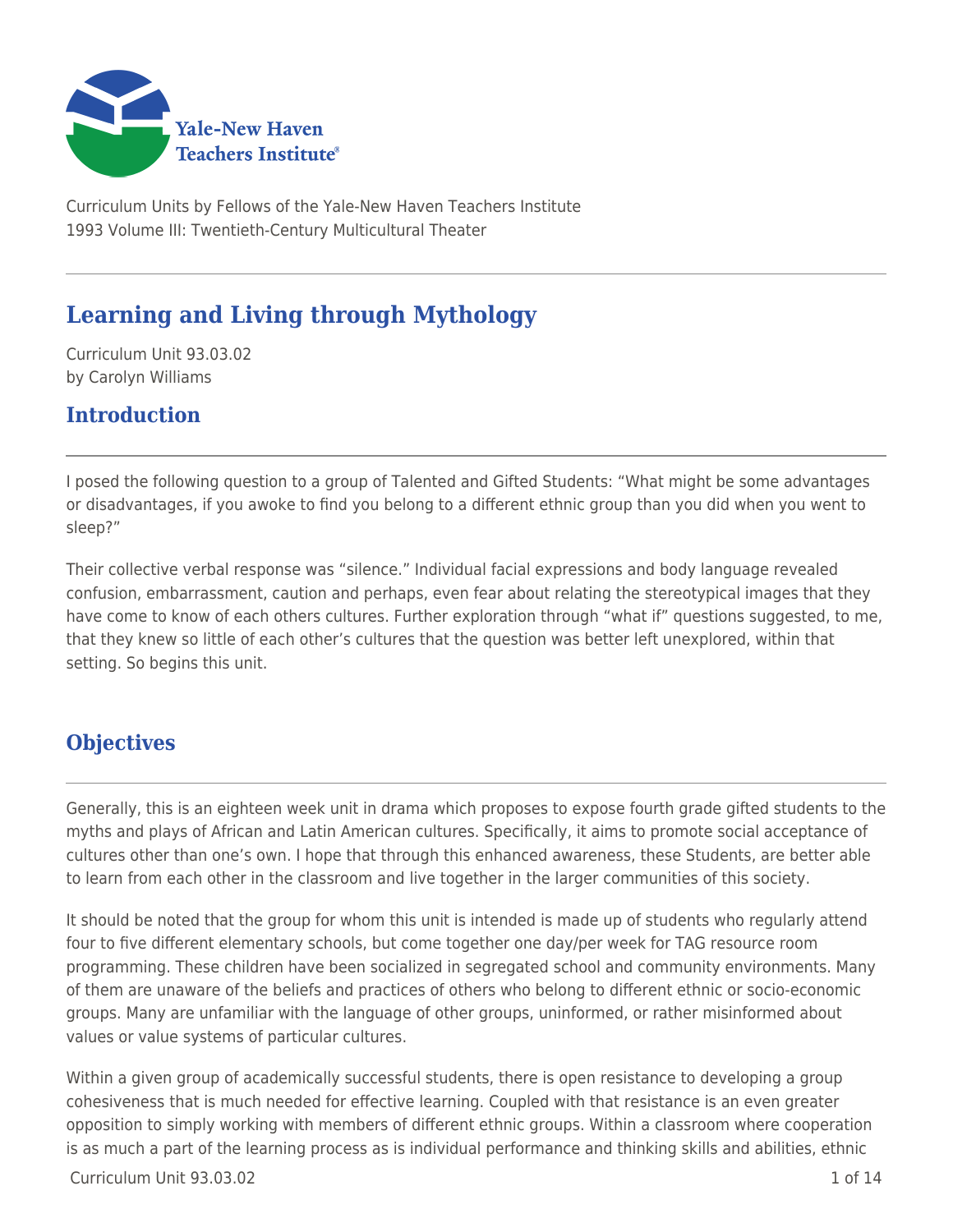division is not acceptable social behavior.

Past experiences have shown me that "gifted" children have very little interest in getting to know each other, and a lesser concern for how their self-imposed lines of division affect their learning and living together. In order to help these first year students find levels of comfort within their new group and foster an environment in which they are free to learn from each other, early boundary breaking and socialization activities are necessary.

It is important for any teacher who may wish to use this unit, or any part of it, to know that the planning is based on a team teaching approach, in a self-contained classroom setting, with a physical space that is the equivalent of two rooms. Students are with us for, at least four hours of the day. Also many of the students are highly skilled, independent learners and self-starters.

It is my hope that as students increase their knowledge of the cultural backgrounds of their classmates, they also increase their appreciation for, the similarities, rather than focus solely on the differences that exist among themselves as a multi-cultured group. I would like to help the children understand that it is our differences that make us unique and that these differences cannot be judged on the basis of one's own culture.

## **Strategies**

I have chosen a number of activities which explore the similarities and differences among people. For example, "Meet someone who" focuses on shared experiences, beliefs and values. "The Me Bag" and "Getting to know you" aim at building respect for differences among people. Other activities will be developed, after I have had some time to work with the children. I have decided to form a multi-cultural Community theater group, which will serve as a common enterprise in which students will be required to work. and live together. The group's major purpose is to present the myths that were selected for this unit, through role playing and Reader's Theater, and write an original play or myth which focuses on the lives of the various ethnic groups who make up the classroom community.

I have chosen mythology for the content of this unit in social learning, first because it is the core topic of study for fourth grade TAG students. This unit is merely an extension of the existing curriculum, but it should be kept in mind that the focus is social learning. Secondly, there is a natural fascination for mythology, that is held by nine and ten year old children, which easily lends itself to open communication on personal levels. Lastly and more importantly, the mythology of any group, meaning myths, fables, folktales and fairytales deals with basic concerns of human life. They are stories of a people's culture .

As a starting point, I recommend "Meet Someone Who." I am asking each child to find other students who are much like themselves and tall.-. with them before making decisions about one's capabilities or personality. This oral activity will be followed by an evaluative discussion about what traits, and what likes or dislikes the students have in common or what things are different. Questions will relate to the way they perceive individuals. (See Lesson # 1.)

Before beginning the content portion of this unit, it might be wise to hold an informal discussion about students' perceptions of the different ethnic groups that make up the American society. Make clear certain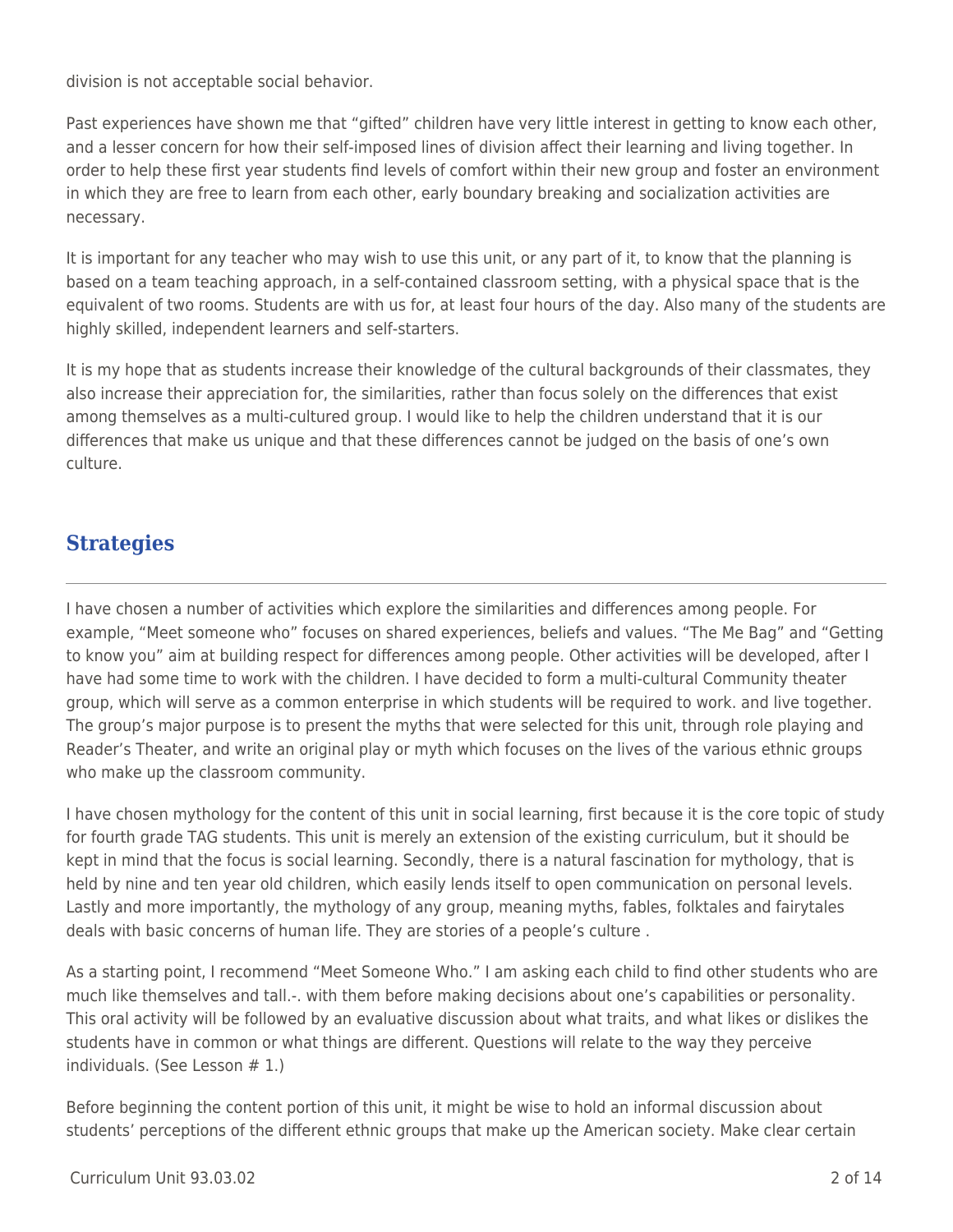concepts about culture in general. It's important that students enter this study with an understanding that American culture, if there is such a term, is a combination of various cultures. The information which follows may serve as a basis for discussion.

Even today, we have been unable to reach a clear and decisive agreement on a definition of the term culture. However, anthropologists agree on certain essentials of a definition. Broadly perceived, "culture is the way of life of a group of people: the sum total of all the values, customs, mores, habits, institutions and traditions, as well as the sanctioned modes of behavior and appearance that the individual must learn in order to become an acceptable member of his society.(Dorman,1974)

Emphasis should be placed on the idea "his Society". Consider the fact that the American society is made up of various Cultural groups, all of whom brought to this Country—an existing culture; all of whom have had to adjust to new ways of thinking and living.-, none of whom have been able to relinquish their traditional cultural heritage.

According to (Dorman,1974) the anthropologist, Leslie White presents an interesting and persuasive argument in his theory for a kind of cultural determinism, ". . . it is not "we" who control our Culture [;] . . . our Culture controls us." He believes that one's culture begins at birth. From the time a child is born, that infant's Culture will determine how he will think, feel and act. Culture will determine what language he will speak, what clothes he will wear, if any, what gods he will believe in, what he will eat, how he will marry or how he will bury his dead.

While one's culture remains relatively stable, it does grow and develop. It experiences various modifications, as people discover new and different ways of doing things. The changes may occur within the Culture due to technological advances, or relocation of families.

I offer, in example, a family who moves from a small rural town may find an urban city overcrowded, noisy and busy. The adult may find that he has to assume a number of different roles in a variety of social settings. No longer can he rely on the intimacy of small-town life and kinship. His social circle is now likely to become large and impersonal schools or churches, business offices and public transportation. He is now asked to face and solve problems in new settings and under new conditions. This kind of culture change is known as internal change.

Dorman continues, there can also exist external change, which is brought about from without the Culture, either through diffusion, acculturation or assimilation. Diffusion is a kind of Cultural borrowing of selected Culture materials, whereby culture spreads from one group to another on the basis of limited contact.

This is an acceptable kind of change. It can well be thought of as learning about others, while adopting those parts of another's culture that is of use within the structure of your, own. This kind of Culture change is best suited for today's American classroom. For it allows the various ethnic groups to maintain their identities and learn from and about each other.

Acculturation is described as conforming to another culture without destroying the identity of the original culture.(Dorman, 1974) This kind of change, while more disruptive than diffusion, does not require one to completely abandon his culture, only that one understands enough about another's culture to adjust. Consider the position of a child in the family who has relocated from rural to urban America. In addition to adjusting to the new roles that are required of the adult, the child also faces a new neighborhood and a new school, each requiring a new socialization process; each requiring the child to lose a bit more of his individual culture.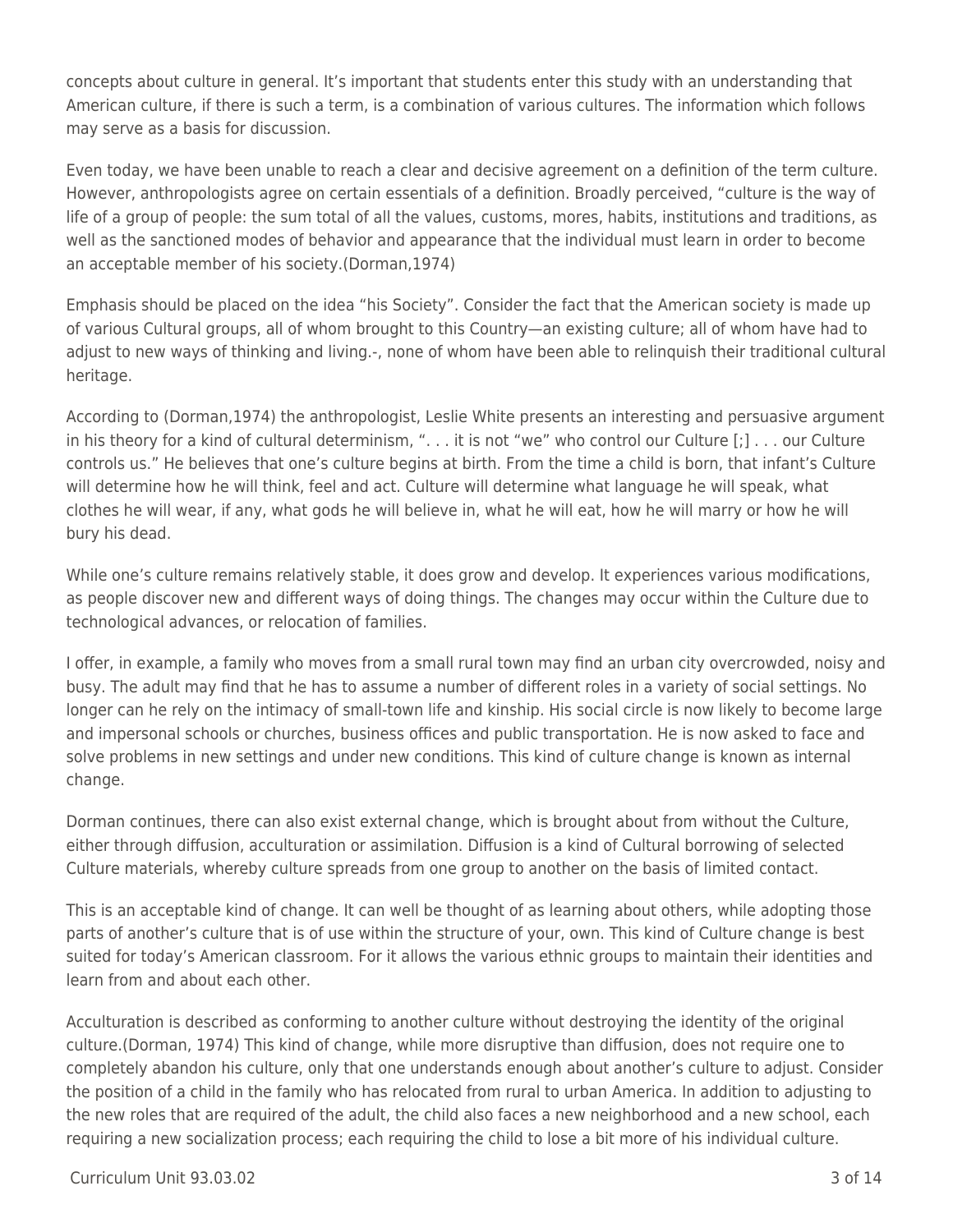Finally, there is assimilation. One culture incorporates another. The second, or the assimilated group completely loses individual identity and becomes part of the dominant group.(Dorman 1974) This appears to be the attitude of the dominant group, here in America. This perhaps, is one of the greatest reasons that we are under-achieving as a society.

From what we know about the stability of cultures, we know that individuals do not readily give up their culture to identify with the traditions of another. Moreover, dominant groups are rarely willing to incorporate foreign cultures or subcultures. The best we can hope for, here in America is diffusion. We can, at least make an attempt at achieving a multi-cultural society.

By way of introduction to the content portion of this unit, myths and culture, it would be most helpful to familiarize students with the work o Joseph Campbell, who spoke of the commonality in world myths, in his book, The Power of Myth . "What human beings have in common is revealed in myths. Myths are stories of our search through the ages for truth, for meaning, for significance. We all need to tell our story and to understand our story." (Campbell, 1988) If we are to live together as a people, we have to understand the stories of all the people.

At this point students will be asked to read the myth which most closely represents his cultural heritage. Students may elect to read individually or within small groups. (Small groups are preferred). They should be told at this time, however that they will be asked to engage in activities that relate to analyzing and evaluating each of the myths. The myths will serve as a springboard to a comparative discussion of the beliefs and practices that are common among these cultures. Other activities will include role playing, research, creative writing and play production.

In keeping with Campbell's idea of commonality in myth and culture, we will examine from each of the chosen cultures, myths which relate the origin of fire. From African mythology, "How Man Got Fire", as retold by Susan Bennett; Ella E Clark's "The Origin of Fire, a myth of the Nimipu Indian, and the well known Greek myth, "Prometheus Brings Fire to Man", as told by Barbara Drake in Myths, Fables and Folktale ; and from Mexican culture, "Opossum Steals Fire" by Pablo Guerrono, from The Mythology of Mexico and Central America. The story of Prometheus will be further analyzed through a reader's theater production of Aeschylus' play , "Prometheus Bound", as translated by Edwin Dolin and Alfred Sugg in An Anthology of Greek Tragedy .

The myths have been summarized, for the purposes of this unit. They appear at the beginning of the activities segment of the unit. The actual classroom readings will be taken from the texts, in order to give the children complete information from which to work.

After having read the selected myth and orally summarizing it for the whole group, students will be asked to discuss the similarities, in theme, character and plot structure that exist among the myths. The group will be responsible for charting their findings, once they have heard each of the summaries.

This is a good point in the lesson where role playing can be introduced. Students will need to become familiar with the process for role playing, as outlined in the book, Role playing for social value (Shaftel, 1967). I have outlined the Greek myth for this activity, simply because it is the more familiar of the four myths that were selected. (See Lesson #2 in the activity segment.)

As a part of the evaluative discussion, elicit responses from the children with concern to the following. This particular story idea deals with the struggle for human survival and the willingness to sacrifice oneself to help another. In the Greek myth, it was the demi—god, Prometheus. In the African and Indian versions, fire came to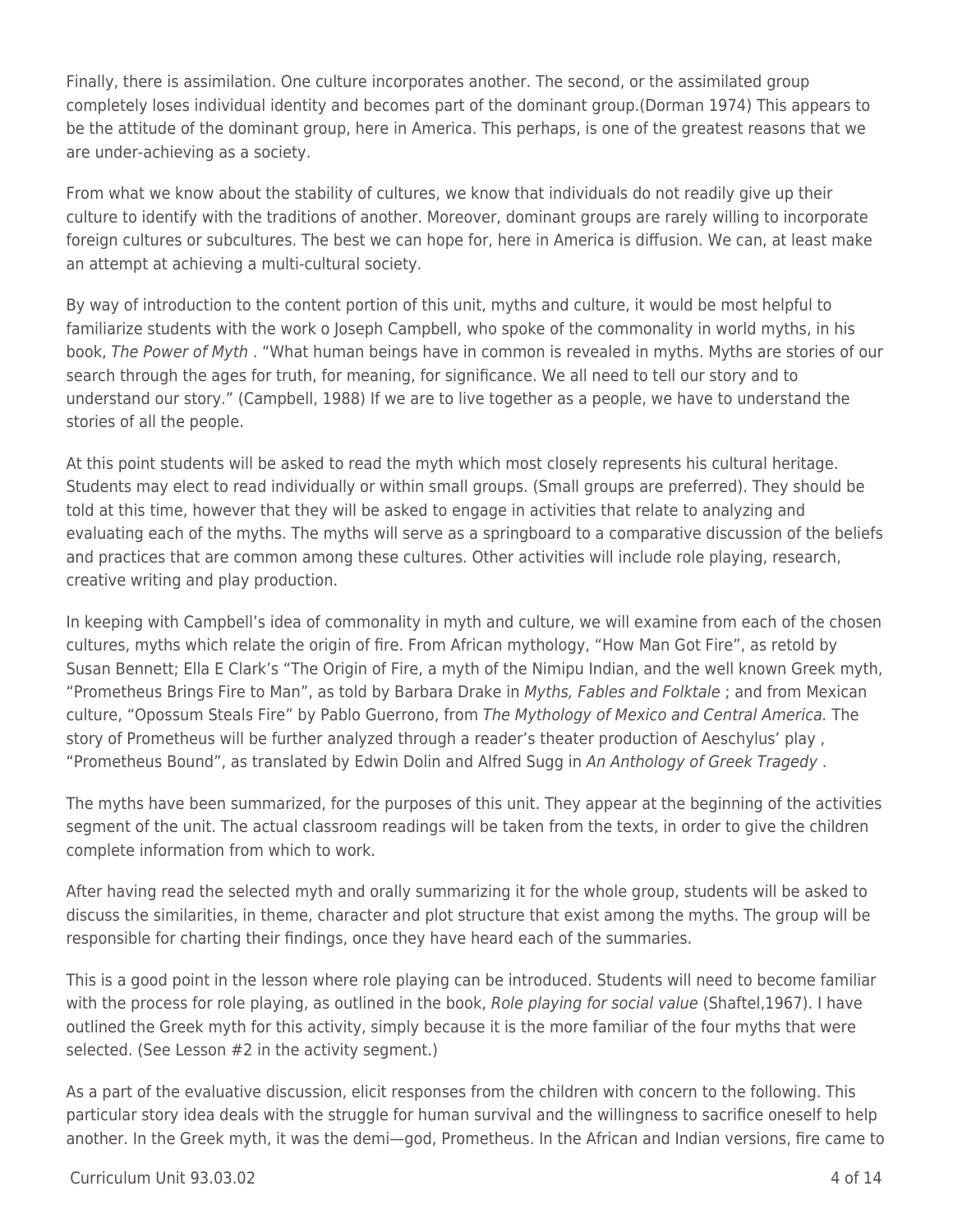earth by the ingenuity of a child, the son of the village chief and a young, gifted boy. In the Mexican version, fire is brought to the people by an animal. All of these characters were aware that fire belonged to the gods, but thought it was important that fire was shared with the people on earth. For this act, each was punished by the gods.

Their punishments, naturally took different forms, based upon the beliefs of the culture from which the myth was taken. Prometheus was chained to a cliff where he was made to suffer continuously. The son of the African chief was made lame. The young, gifted child was never seen again in the Indian village and the opossum ended up with a bald tail. These sacrifices, they each decided to make in order to help other. With the exception of Prometheus, who Could see into the future, ( as we will find out in the play, Prometheus Bound), these characters could not have known what would happen to them. Each did know that the people of the villages had pleaded with the gods for fire and had not received it. They each had to have believed that there was a very good reason, why man was not given fire, or they would have had to believe that the gods were mean and unjust in all their dealings with mankind.

We can make a very good argument against that belief if we studied the cultures of the groups more closely. We know from popular literature that the Greeks worshipped a number of gods. Each controlled a different aspect of nature. They were thought of as guardians of mortal man and had the power to determine the way in which one's life developed. Naturally, the people wanted to be warmed, to be fed; they asked their guardians for fire. One of their guardians saw to it that they got it. Again, I refer to the play, Prometheus Bound"

. . . But I had nerve, and I contrived a way to rescue mortals from the certainty of death that hovered over them. That's why I'm humbled here by suffering-why pain's my lot, and pity, too, from those who have to look at me. It was from that pity I made my move—for mortals. Yet it seems, I'm not thought worthy of the same myself. Instead, this lesson in obedience, you see-in discipline—was forced on me, a spectacle that should bring shame on Zeus.

Some Africans believed in a single god and that everything possessed a spirit. Their prayers were addressed to the spirits of their ancestors. There were good spirits to make their crops grow or ward off harm to their ancestors. Naturally, they would ask the god(s) or spirits for fire to keep themselves warm. if their existence were improved in this life, so would it be in their afterlife. They too would eventually become ancestral spirits capable of bringing good luck to their, descendants.

Some Indians accept the man-nature relationship. Every living and non-living thing was sacred. Evil, pain and death resulted from the disturbance of the harmony of one with nature. The village people understood that the boy had disappeared, for he had disturbed nature. We all know that the Indians live as one in harmony with the earth. They make use of only what they need for their survival. They needed fire, naturally, they asked the gods for it. All natural—especially—living beings possess supernatural powers. Some tribes believed in a single supreme being. Still there were other tribes, whose faith was placed in rituals, fasting and sacrifices. We know this to be true, also of certain African tribes.

It would be almost impossible to create an adequate picture of the commonality among cultures, without requiring the students, themselves to make a cursory examination of the cultures. Of Course, it is not necessary to ask each student to research all of the cultures, or all aspects of any culture. Since we are researching ethnic/Americans, it would be a good idea to include some historical background information of the cultures before emigrating to America. I have decided to handle this as a class project.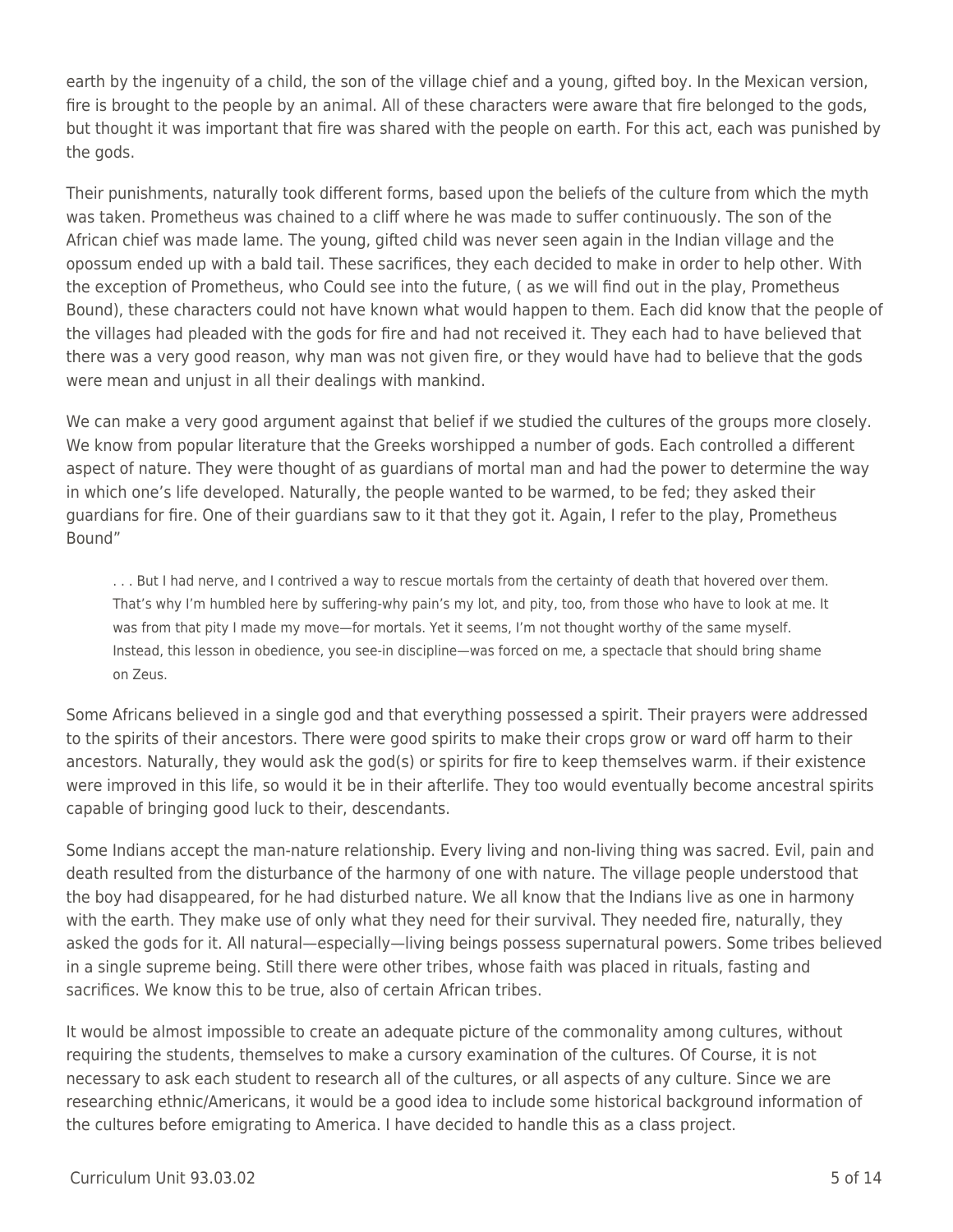The project will be billed as "Culture Trek". This is a non-threatening way in which students can research history, language and customs of a Culture. I have outlined a sample project idea based on the African Culture. It is important to give the children some information with which to work. However, keep in mind that it is always useful to allow students to make their own discoveries and their own choices in directing their learning. (See sample project study in the activity segment—Lesson #3.)

Once the research is underway, students are ready to begin writing their original scripts or myths, that will become plays. Discussions and activities about culture, about the myths about relations among ethnic groups in America, should continue.

Throughout the course of the discussion and activities, students should have an opportunity to talk about themselves, as it relates to any one of the theme ideas that is being Studied. I intend to incorporate the social activities into the academics.

Shortly after, the myths have been read and initially discussed, the play, "Prometheus Bound should be casted and rehearsals begun. At about the same time, the "Culture Trek" project should also begin. (The structure of the program allows for this kind of planning. All students don't work an the same activities, at the same time. We are not restricted to forty two minute periods, and there are two teachers, at all times.)

With regard to the play, "Prometheus Bound", it will be performed as a reader's theater production and will require a minimal amount of work on the production side, i.e. props, costuming, scenery. Understanding and delivering the meaning should be the thrust of the focus, in preparing for the play.

With regard to the discussion of the play, emphasis will be placed on the fact that it follows the myth about fire and relates Prometheus' punishment for giving fire to man. Also, we will discuss how that punishment fits into the cultural beliefs and practices of the Greeks.

The unit culminates with the a small-scaled cultural festival. (We'll have the second half of the year to work on that.) Suffice to say now, it will include the results of the "Culture Trek" project, the production of "Prometheus Bound" and the original play of the community theater group.

I offer this quote in closing "We are charged with the moral challenge of creating a humane world community in which all human beings can realize themselves. The anthropologist, Rhoda Metreaux, poses for us the challenge of whether we can, consciously recognizing that cultures are man-made, take the responsibility of directing our social evolution." (Shaftel,1967)

For myself, I see that our greatest challenge in directing social evolution lies in having the ability to place oneself in another's position to sense a movement from one's own cultural environment into that of a subculture. What would be the cultural outlook if one approached events from a culture other than one's own?

### **Lesson plans and Activities**

### **Myth Summaries**

How Man Got Fire by Susan Bennett

Curriculum Unit 93.03.02 6 of 14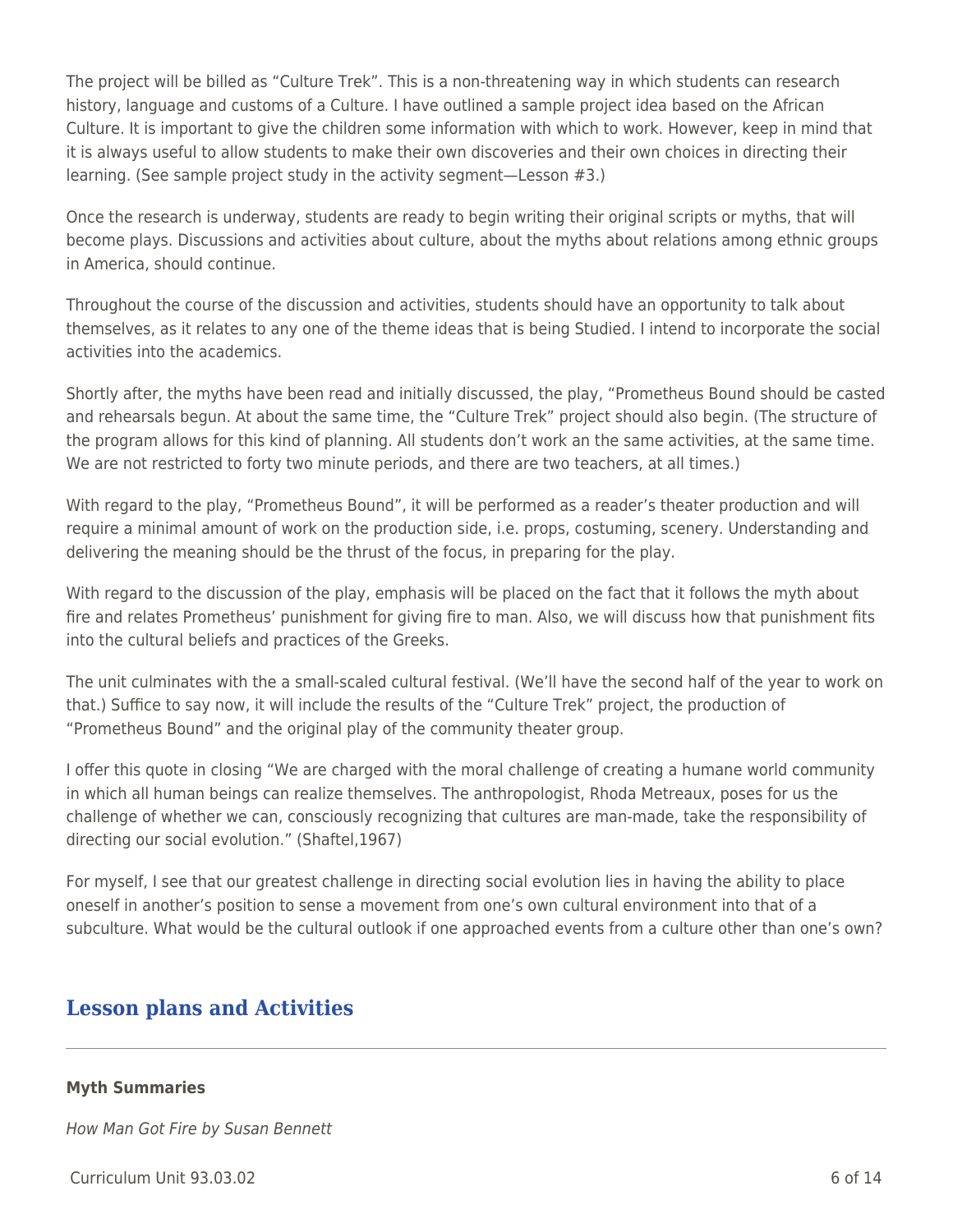Obassi Osaw made all things on Earth, but he did not give fire to man. The people on earth huddled together for warmth and complained that Obassi Osaw was cruel to put them on the earth and not give them a means of keeping themselves warm.

The village chief went to the god and pleaded with him for fire, but was denied. The chief then sent his youngest son, but Obassi Osaw refused him too. The boy, determined to get fire for the people and to please his father made a third journey to the compound of Obassi Osaw, this time he would steal it, if necessary.

That night when Obassi Osaw called to his wife to bring him the lamp, she was busy with something else and asked the boy to light the lamp and take it in to her husband. The boy used a long, slender stick to light the lamp which he wrapped in leaves so that it wouldn't burn Out, and hid it in the folds of his clothes. He was able to hide the stick outside of the compound until it was time for him to leave.

When all was quiet, the boy crept outside, took the stick from the brush where he had hidden it and ran until he reached earth. He pulled the leaves from the burning stick and showed the people how to use fire.

Obassi awoke to find smoke coming from the earth. Immediately, he sent his eldest son, Akpan to earth to find if the boy had stolen fire. The boy confessed.

Because he had walked to heaven, took the fire and walked back to earth, the boy would always walk as one who was burned, not straight and proud but lame. And so it has been, lame boy cannot walk.

### The Origin of Fire by Ella E Clark

Fire belonged to the Great Power and was kept in great black bags in the sky. The Nimipu Indian could see fire in the sky, but they had none with which they could cook their foods or warm themselves. The people longed for fire. The medicine men beat their drums, but fire did not come down from the sky.

A young boy noticed that each time the two great black bags came together, there was a crashing and tearing sound and fire sparkled in the sky. He decided that he would get fire for his people. The medicine men laughed, but the boy did get fire. With his best bow and arrow, he hit the great black bag and brought fire down from the clouds.

When the burning arrow fell to the earth, it struck his favorite shell, which he had placed on the ground and there started a small flame. The people quickly lit fires in the center of their tipis and there it remained as a blessing to every home.

When the excitement died down, the people noticed that the boy was nowhere to be found, but on the ground lay his shell, burned so that it showed the colors of fire. The boy was never seen again.

### Prometheus Brings Fire to Man by Barbara Drake

The men of the silver age had been destroyed in the great flood that was sent by the god, Zeus. The new race of men that had been created by Prometheus suffered greatly from the cold. They complained that someone would create them and leave them to lead such miserable lives.

Zeus declared that these men were more disagreeable than the race of men that had been destroyed in the flood. Prometheus knew that Zeus would destroy these men too, if something were not done to make their lives better. He thought of giving them the gift of fire. This would allow them to warm themselves, cook their,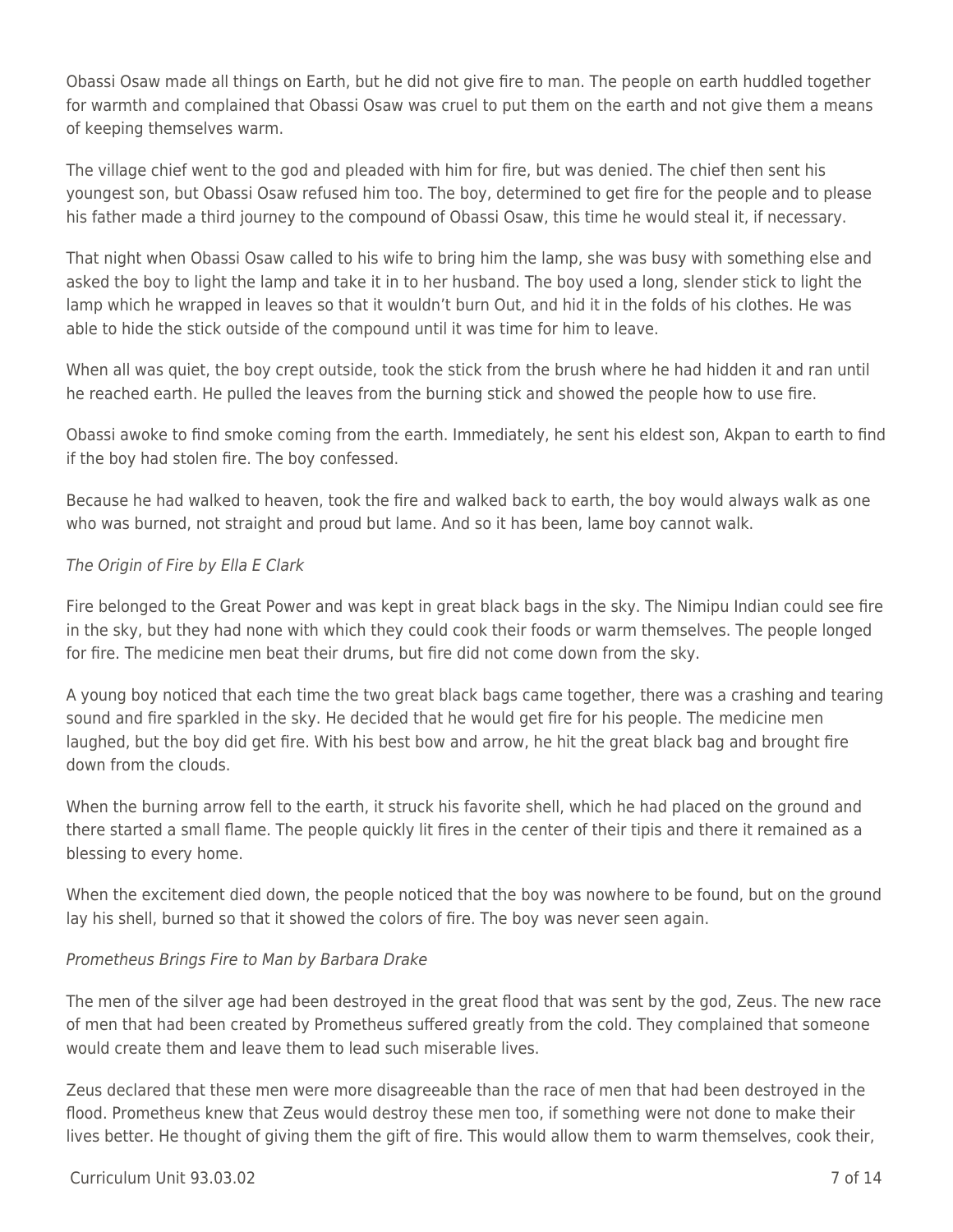food and forge metal for tools and weapons. They could make light at night, so that their world would not seem so dreary and dark. Prometheus made his plans secretly, since he knew that Zeus would never agree to give man fire. It had been decreed that only the gods should have fire.

Prometheus gave one last look at his home, Mount Olympus, for he knew that he would never be allowed to return, once Zeus learned of what he had done. He broke from the sun, a fragment of glowing coal , and hiding it in the hollow of a giant fennel's talk, Prometheus carried it down to earth and showed man how to use it

Zeus was very angry. He ordered Prometheus seized and chained to a cliff where a vulture was sent to pick at his liver all day long. Each night Prometheus' liver grew back, and there was no end to his suffering.

### Opossum Steals Fire by Pablo Guerrero

An old, but fearless Mexican Woman managed to get fire when it scarcely had become separated from the stars. She went to where it had fallen, got it and kept it for a long time. The people of the village thought that fire should be for everyone and begged the woman to share with them. She would not share.

Much time had passed. Since they had suffered so badly from the cold and from eating raw meats, Opossum made a promise to the people to get fire for them, if they in turn promised never to eat him. Everyone made fun of him, but that evening, Opossum brought fire to the village just as he had promised.

Opossum was able to convince Lady Fire that he was very cold. Fire thought that he would die unless he could warm himself by her fire. He got close enough to the fire so that his tail caught fire and he ran into the village sharing fire with the people along the way.

That is why Opossums today have bald tails.

### **Lesson #1**

### **Meet Someone Who**

### *Objective:*

To discover and evaluate ways in which students are unique and what things they may have in common .

### *Preparation:*

Hand out teacher-made sheet on which students may record their findings. Directions should be given, verbally, so that the students are clear about the assignment and so that they don't think of it as "another" ditto.

### *Procedure:*

(Part 1) Student selects partners. Teacher directs both students to talk with each other about any subject(s) they choose, for three minutes. Next they should begin to discuss attributes and interests each one has. One student will be responsible for writing. Various suggestions should be given, a: things they own, skills they have, places they have visited, likes and dislikes, and others.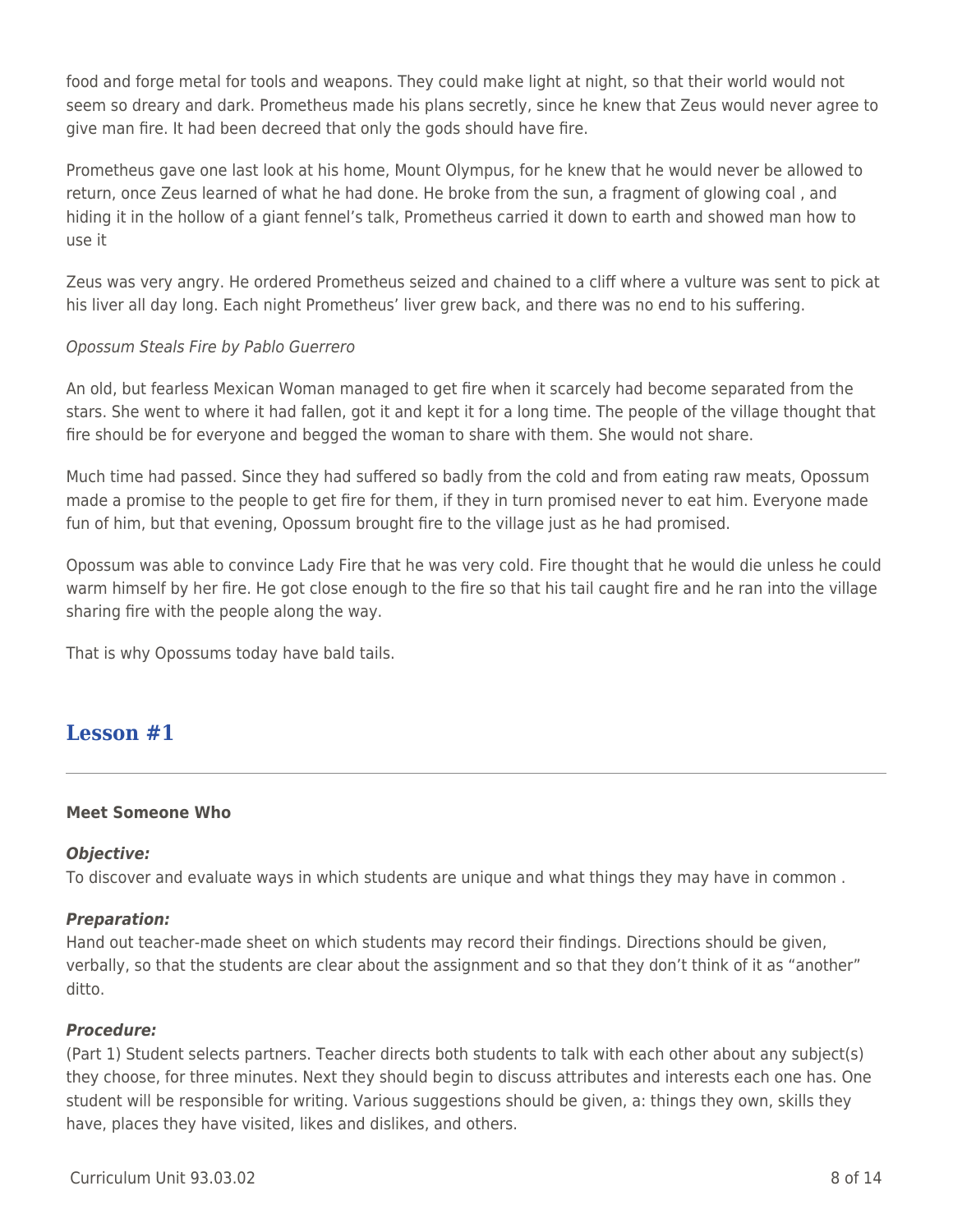(Part 2) After 15-20 minutes, give students a list of items and ask them to move freely about the room to locate other classmates who share common interests or traits and write their names beside the items listed. The list may consist of any combination of ideas.

(Part 3) Ask students to write about themselves and allow others to read it. Students might list some accomplishments, weird behaviors, talents, etc. The child is sharing information about what he, feels makes him unique.

( Part 4) A quick oral evaluation of how the children felt about meeting other students, what they learned about each other or about themselves could be done within this class setting or at another time. Specific questions might be raised. " What are some of the differences that exist among you?" "Which of these differences are sufficient enough to keep you separated in your classrooms or communities? What are some common traits among you?" "Knowing what you do about an individual, how would you use that information to work with that student, here in the classroom?"

Note the evaluation stage could take on a rather philosophical tone. It should be remembered that the children will relax if the teacher relaxes.

### **Lesson # 2**

### **Role Playing**

### *Objective:*

To use the process of role playing to evaluate a myth.

### *Note:*

This outline is based on the Greek myth.

### *The process:*

- 1. "Warming up" the group (problem confrontation)
- 2. Selecting the participants (role players)
- 3. Preparing the audience to participate as observers
- 4. Setting the stage
- 5. Role playing (enactments)
- 6. Discussing and evaluating
- 7. Further enactments (replaying revised roles, exploring alternative possibilities)
- 8. Further discussion
- 9. Sharing experiences and generalizing.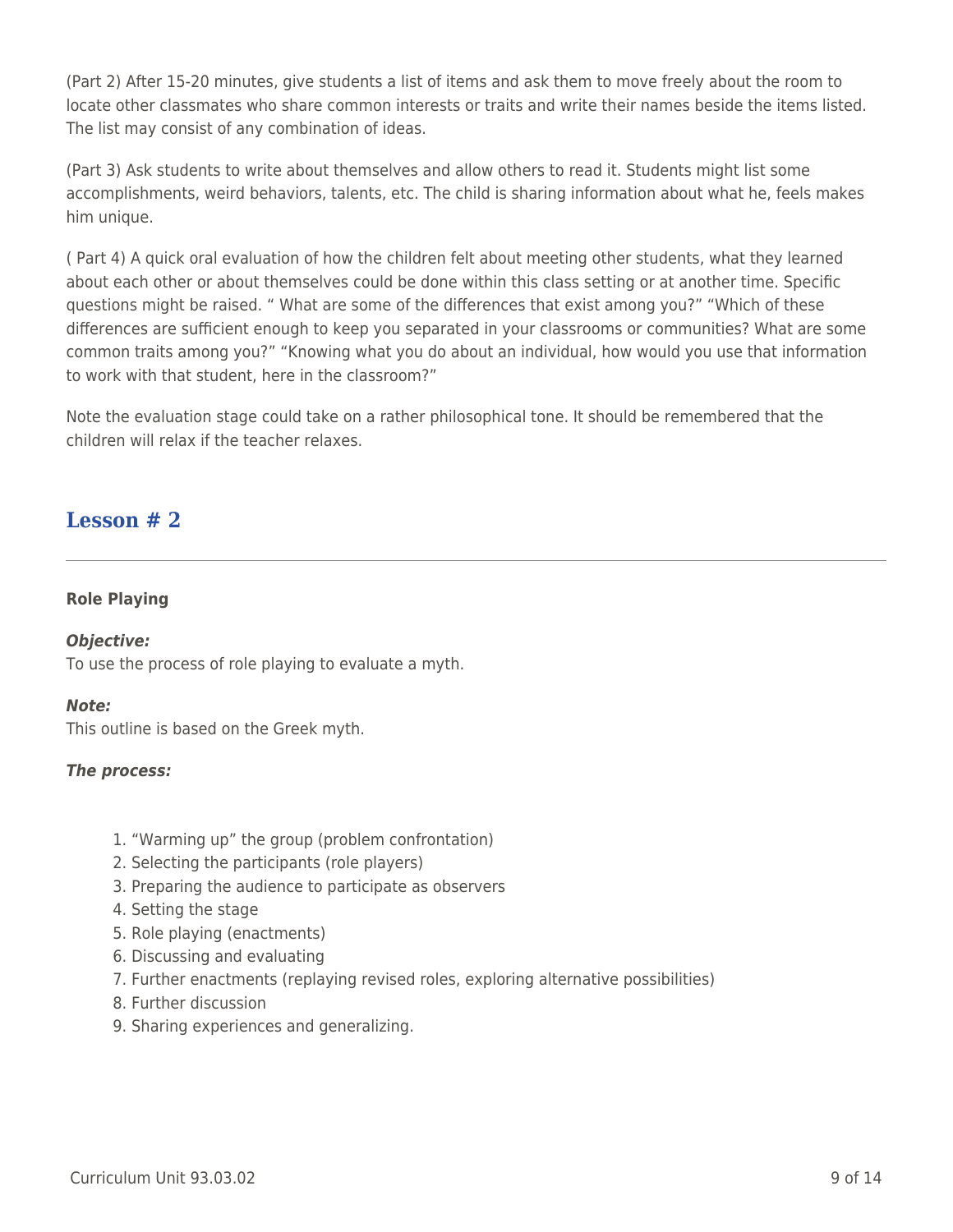The Problem (step 1) You are Zeus. You have concluded that Prometheus has purposely committed this act of defiance. You are not so angry that mankind now has fire, but that Prometheus aided mankind without your permission. What would you do? Discussion and evaluation (Step 6) will depend largely upon the enactment. This is the point, however, at which specific questions will be raised concerning Zeus' actions and why one feels that he behaved in such a way. "Was Zeus cruel and unjust to punish Prometheus so severely?" "Was he within his rights because he was supreme ruler?" "Could Zeus have been jealous of Prometheus because Prometheus had created a race of men who were superior to earlier races of men?" "How would this situation differ if Zeus were considered the humanitarian who brought fire to man?" "Would Prometheus become upset because Zeus had interfered with Prometheus' divine creation?" This kind of question sets up Further enactments (Step 7). Finally Sharing experiences and generalizations (Step 8) would solely depend upon those things which have come out of the total role playing experience.

The process can be used with any one of the myths. I have outlined these four steps because they are most crucial to the evaluation of the myth. Other steps in the role-playing process are equally important and should be performed in sequence.

### **Lesson #3**

### **Culture Trek**

### *Objective:*

Students will research and prepare a. seminar presentation about the heritage of a culture. The presentation should include visual aides, traditional dress, music , art , artifacts (where possible) and the retelling of the fire myth. (Additional Suggestions from the students are welcome.)

### *Preparation:*

Whet the appetites of the students, by providing bits and pieces of background information with which they may begin their research. Where possible, provide opportunities for them to familiarize themselves with print and nonprint materials about cultures. May I suggest this as an independent activity?

### *(Background Information)*

Scientists believe that the original home of black people was in the grasslands or Savanna lands between the Sahara Desert and the equatorial rainforest area around the Congo River.

The greatest number of Africans are blacks of mixed blood. The most important groupings in Africa, are cultural and linguistic. These groups who live in different ways and speak more than one thousand different non-European languages are called tribes.

More and greater differences grew among groups as they traveled across the land. The few languages grew into many. As various tribal groups moved across the Savannas in southern, eastern and northern Africa, new groups emerged and new ways of living came about.

African civilizations grew and flourished through the rise and fall of great and powerful kingdoms like Ghana, Mali and Songhay (These are not the modern nations of West Africa as we know them). Perhaps, more than the influence of any conquering nation, the culture dynamics of the great Atlantic slave trade to the New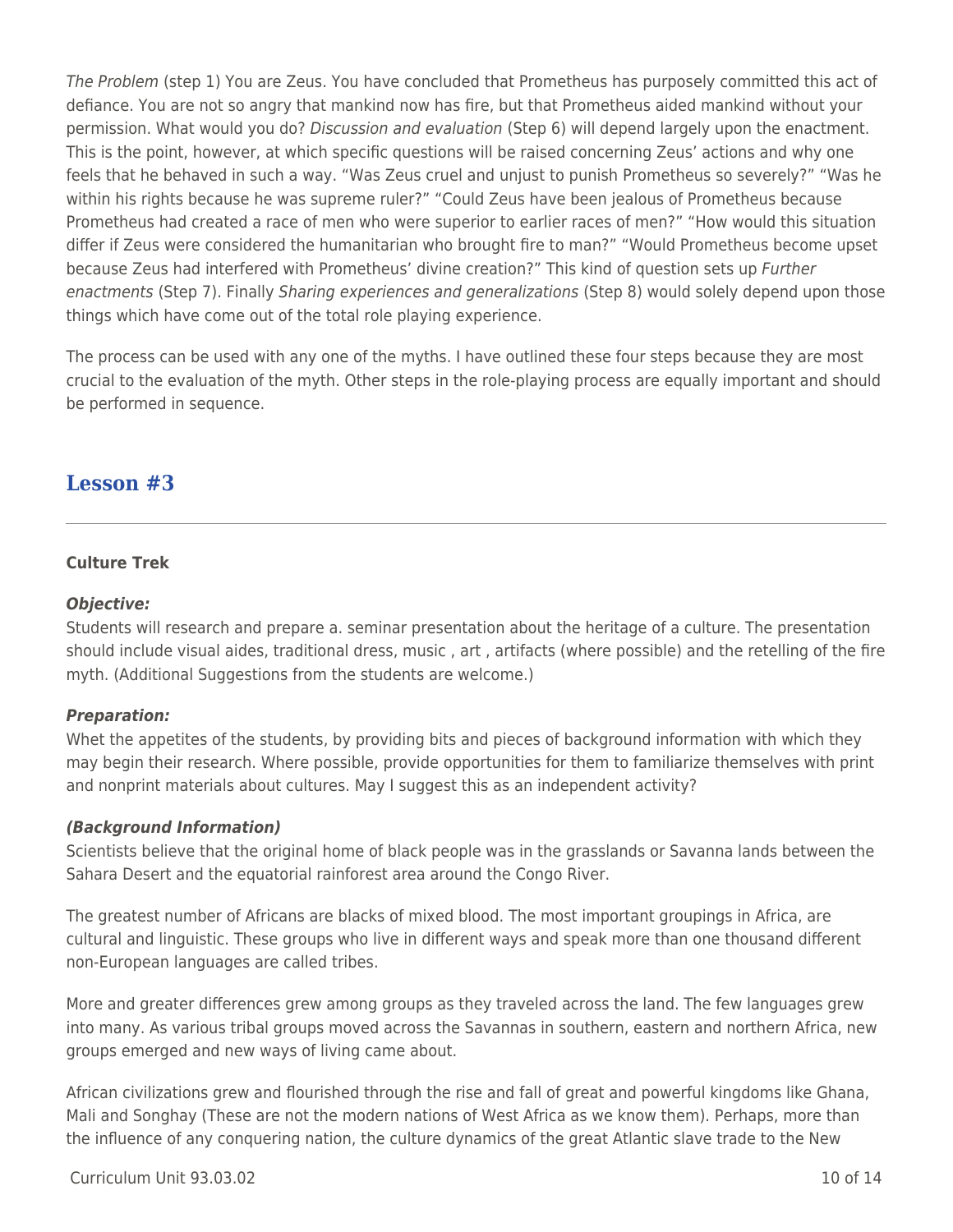World, which lasted nearly four hundred years, changed the basic cultural orientation of the individual African experience to produce a new product, the Afro-American.

### *(Current Issues)*

The newcomer, the Afro-American not only had to adjust to his new environment and his new circumstances, but also had to shed considerable cultural experiences which he brought with him from Africa.

The fairest and perhaps easiest culture change for the new-world African or Afro-American would have been diffusion. Instead there was enslavement without relative cultural consideration. Diffusion required limited contact between cultures. Such was highly unlikely, when slaves were responsible for running the households, raising the children and laboring the plantations of their masters. That brings us to acculturation.

The acculturating group (Afro-Americans) did not have sufficient knowledge of and experience with the way of life of the dominant group. Contact was permitted only to a degree and the degree was determined by the dominant group—in this case the masters of slaves. That left only assimilation as an avenue of cultural change. That is the problem of today; that is the subject for another research project. Should we then conclude that a people neither diffused, acculturated or assimilated into another culture is without culture?

The African American is not without culture. He has had to develop a counter-culture as a survival technique in his new and often, hostile environment. This counter-culture however, maintains strong traces of traditional African Culture.

### *(Cultural Ties)*

Survival techniques were built around organized religion. Perhaps, one of the most powerful forces among the culture, religion has provided a structured social life for blacks in America, today . From the medicine man, Islam, Christianity, and Hinduism comes the power of the African church, as we know it today. The church might best be described as a place where one could give expression to his deepest anguish and agony and at the same time, give meaning to his existence. (Goldstein, 1971)

Religious beliefs are strong in most Africans. Although much of African religious practices were regarded by Europeans as witchcraft and voodoo, for the believer, it was his tribal religion and a powerful form of worship The medicine man was highly respected. He was both doctor and priest.

Some Africans believe that everything in the world possesses a spirit. Others believe that many objects had magical powers to do good or evil. Tribal religions have certain elements in common: the world was created by a single god and spirits are worshipped. The belief that there is one god exists today for many people of African descent, as does that of spirit worship.

Mobility might be considered as another technique of survival. One form of oppression was traded for another as African Americans moved from one place to another, but the fact remains that escape from one's present conditions was and is the motivating force. This takes the present day American back to his African roots.

African people moved across the continent on foot, following trails and water courses, even through the Sahara Desert. Some people wandered constantly, others settled and built their lives in one place. Africans designed their homes or huts so that they were easily built and easily left behind. Whether they were round huts made of leaves and branches, or stick-frame Compounds made to house the animals, they were meant only to give shelter, not to be lived in constantly.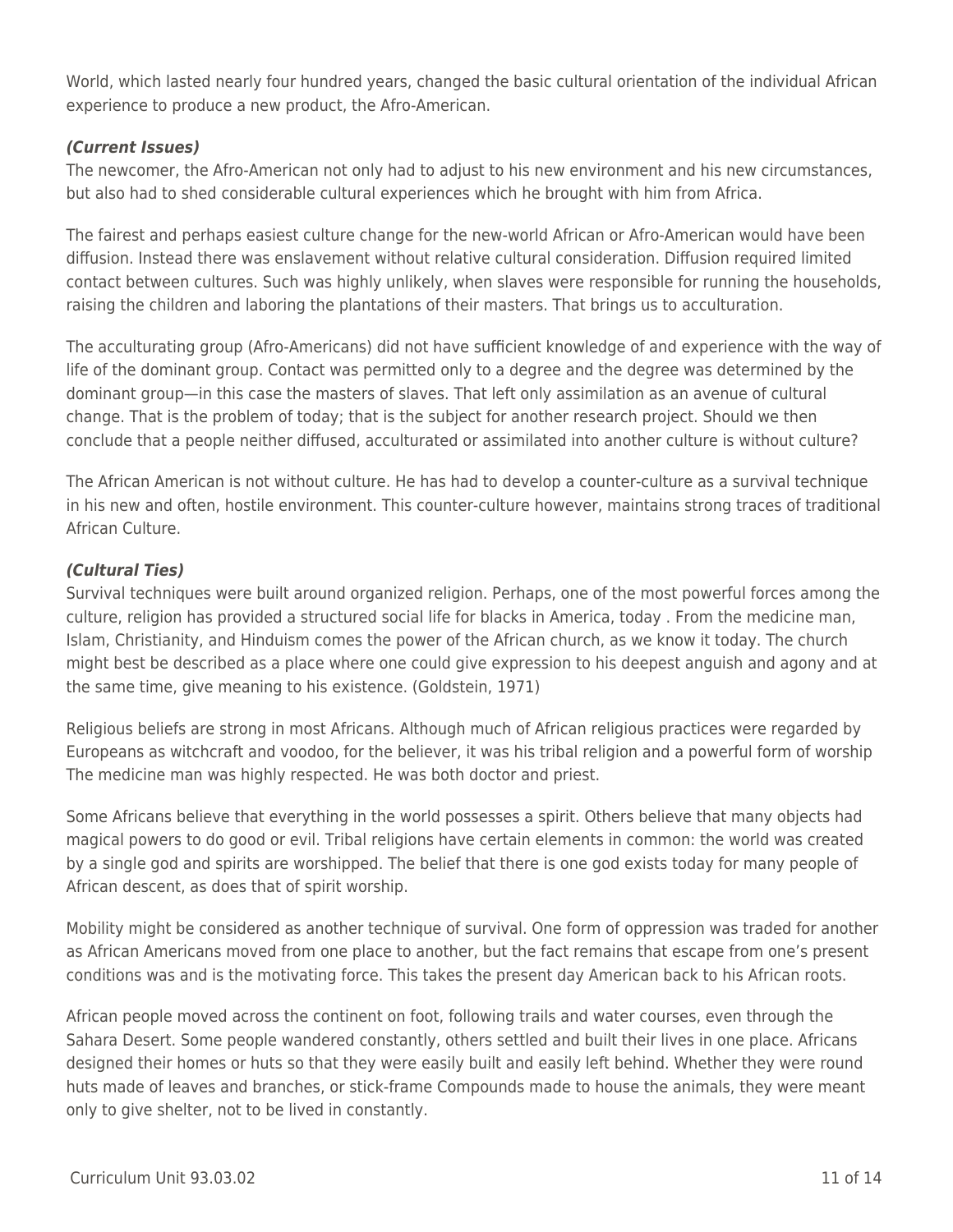This ideology might explain the migratory patterns of today's African American, for instance the great migration from the South to the North to escape oppression. It could explain the movement of inner city residents from one rented apartment to another. Of course, there are a number of political and economic factors at work here, but the fact remains that the mobility technique is in place. The cultural heritage is in tact.

### *\*(Did you know)*

Afro-Americans have inherited a tradition that is very much alive in the way of speech and thought; a tradition that is clearly evident in the language and mythology of black folk; a tradition that has a common root in the linguistic and mythological structures of Africa. (Boldstein,1971)

Many misconceptions about the patterns of English that black people speak have been accepted as truth. What many refer to as Black English is simply an inheritance from African tongues coupled with a need to communicate with Africans of various tribal origins both in the homelands and on American plantations.

Black English originated in Africa rather than in the new world, and has undergone many changes. However, despite the changes, several African features are still present. Almost all of the languages of Africa can be placed into three families: Sudanic, Bantu, and Hamitic. Afro-Americans come mainly from the lower Congo, which is Bantu speaking.

### *\*(Find out)*

-about customs of marriage, child birth, family -education -ritual and drama, art, music, dance and rhythm -other

### *Procedure:*

As students complete any part of their research it would be a good idea to have them display some artistic creation or informational piece, in order that others may learn at the same time.

# **TEACHER BIBLIOGRAPHY**

### Mythology

Baade, Eric C. Myths and Their Meaning (Teacher's Guide). Massachusetts: Allyn and Bacon, 1985. This guide provides background information for class discussion and special projects in Greek and Roman mythology.

Baker, Charles F. and Baker, Rosalie. The Classical Companion . New Hampshire: Cobblestone, 1988. A source book for teachers and

Curriculum Unit 93.03.02 12 of 14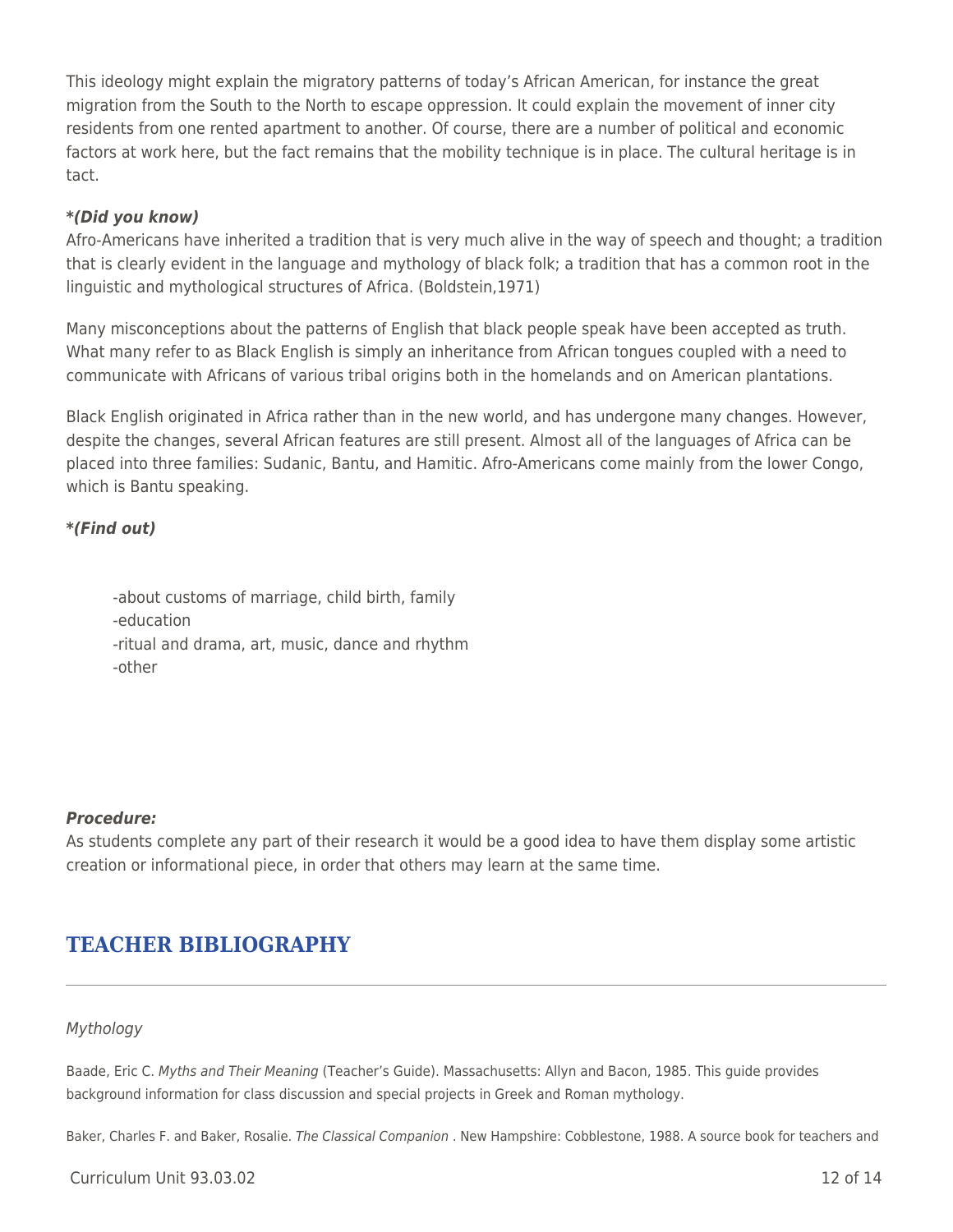students describing historical events, leaders and the people of five ancient civilizations. it also includes stories, puzzles, projects and an original play, "The Druids and the fall Of Gaul.

Campbell, Joseph. The Power of Myth . New York: Doubleday, 1988. A companion book to the television series of conversations with Bill Moyers. Campbell speaks of mythology as the religion of our souls. The information is based on a lifetime of living with myths from around the world . The book speaks to the commonality in world myth and the commonality among cultures.

Hackin, J. et.al. Asiatic Mythology. New York Crescent (Copyright secured under Berne Convention). The book offers a detailed description and explanation of the mythologies at the great nations of Asia. Illustrations included.

Herzberg, Max J. Myths and their Meaning . Boston: Allyn and Bacon, 1978. The book contains myths of the Greeks and Romans. It is intended to appeal to the man on the street, the average reader, students of literature, and to the teacher of the classics, both English and Latin. It contains myths, myth references in literature and music, ideas for oral and written composition, project ideas and chapter quizzes.

Kitzhaber, Albert. ed. Myths, Fables and Folktales . New York: Halt Rinehart and Winston Inc. 1974. Think of this book as a wonderful collection a fables, parables, proverbs, myths, folktales, fairytales and discussion questions with project ideas.

#### History and Anthropology

Chu, Daniel and Skinner, Elliot. A Glorious Age in Africa . Trenton: Africa World Press, 1992. This book celebrates the history of three great empires of Africa. It takes its readers on a journey through the ancient kingdoms of Ghana, Mali and Songhay while providing information on the cultures of these ancient civilizations.

Bastide, Robert. African Civilizations in the New World .. New York: Harper and Row, 1974. This work could well serve as an introduction to the story of blacks in America. It scientifically sketches the facts of immigration through the slave trade and the early years of Africans in the new world.

de la Garza, Rudolph and Kruszewski, Anthony. Chicanos and Native Americans . Englewood Cliffs Prentice-Hall, 1974. The book is a powerful statement on the social and political strategies that have been used, here in America to undermine the rights of Chicanos and Native Americans, with brief comparative notes on the treatment of Africans, in this democratic society.

Dorman, James and Jones, Robert. The Afro-American Experience: cultural history through Emancipation . New York: John Wiley & Sons, 1974 Here the authors move the reader through the African background with considerations of culture and race, through the Black experience in early America the institutional dimensions and psychocultural dynamics of plantation slavery into abolition and emancipation.

Goldstein, Rhoda. ed. Black Life and Culture in the United States . New York: Thomas Crowell company, 1971 The author offers this book as one more attempt in covering the Black experience in America. However this one captures the richness, complexity, beauty and pain of the African American life.

Gumpez, John. ed. Language and Social Identity . Cambridge: Cambridge University Press, 1982 This is a series of case studies exploring situations of communication and its effect on people's lives in the modern society.

Greely, Andrew. Why Can't They be Like Us? New York: E.P. Dutton and Co. 1971. This book is about the diversity in American society. It discusses American society as a nation of immigrants.